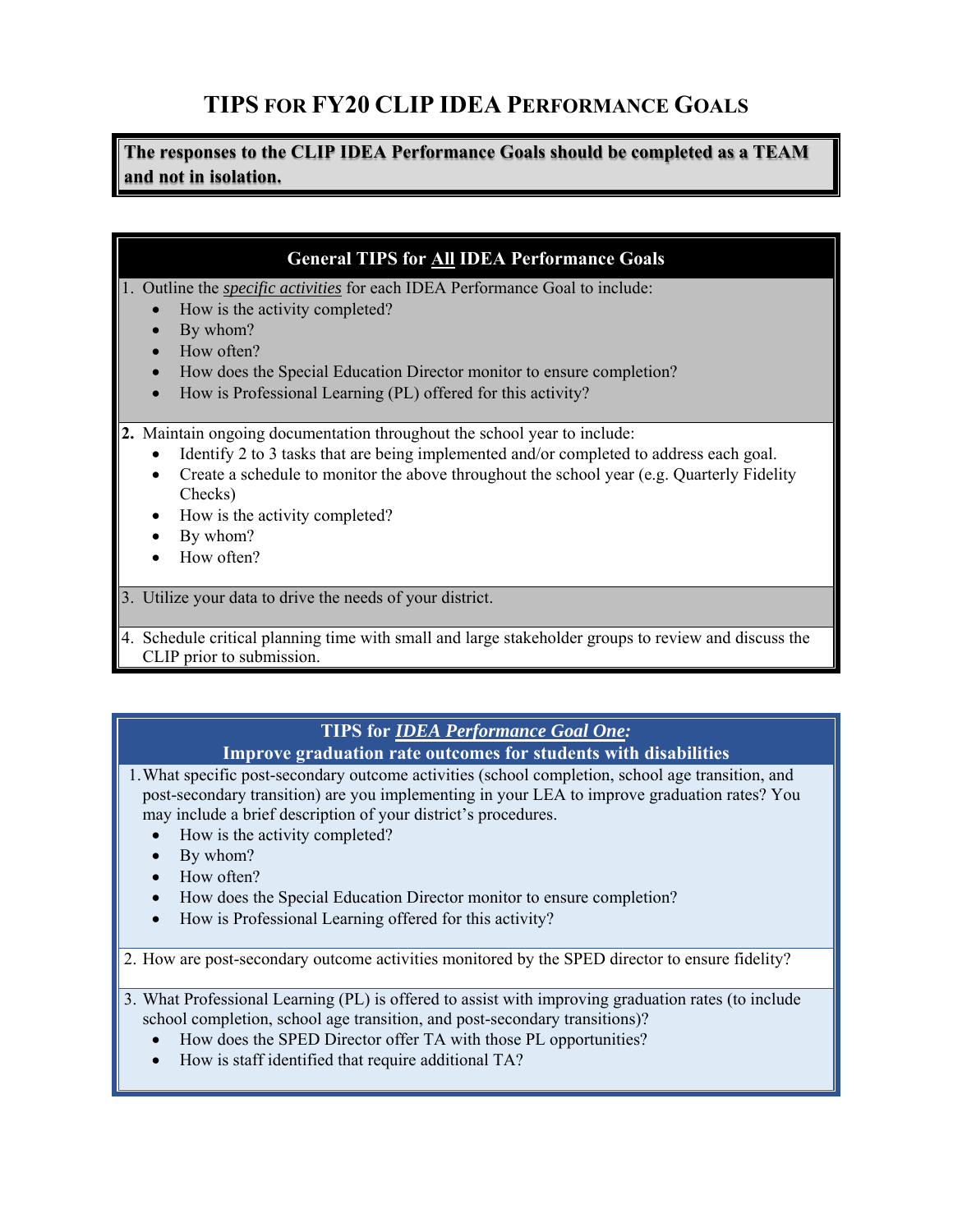### **TIPS for** *IDEA Performance Goal Two:* **Improve services for young children (3-5) with disabilities**

- 1. What specific young children activities (environment, outcomes, and transition) are you implementing in your LEA to improve services for young children (ages 3-5)?
	- How is the activity completed?
	- By whom?
	- How often?
	- How does the Special Education Director monitor to ensure completion?
	- How is Professional Learning offered for this activity?

What current procedures are being implemented to improve services for young children (ages 3-5)?

Include a list of services that are offered and provided within your district as well as where the service options are located. (e.g. local daycares, Head start, homes, community-based classrooms, PreK classrooms)

- 2. Include all staff that will be designated to support the 3-5 population.
- 3. Include all professional learning your district provides to the district's staff as well as to outside agencies. To demonstrate collaboration between the district and outside agencies, document all invitations from outside agencies to attend trainings. Document all collaborative activities and be specific.
	- When and how often does your District meet with these outside agencies,
	- List the transition activities for students, future teacher and parent support

What Professional Learning (PL) is offered to assist with improving services for young children?

- How does the SPED Director offer Technical Assistance (TA) with those PL opportunities?
- How is staff identified that require additional TA?
- 4. Include any parent trainings and/or informational sessions that are provided by the district such as
	- When do these activities occur?
	- What are the universal screeners utilized for Child Find activities?
	- How is this information advertised to the public?
- 5. Include detailed descriptions for proposed activities for young children with disabilities, (e.g. The types of support to be offered)

Review and address district policies and procedures related to teacher/instructional support.

 How are young children (ages 3-5) activities monitored by the SPED director to ensure fidelity?